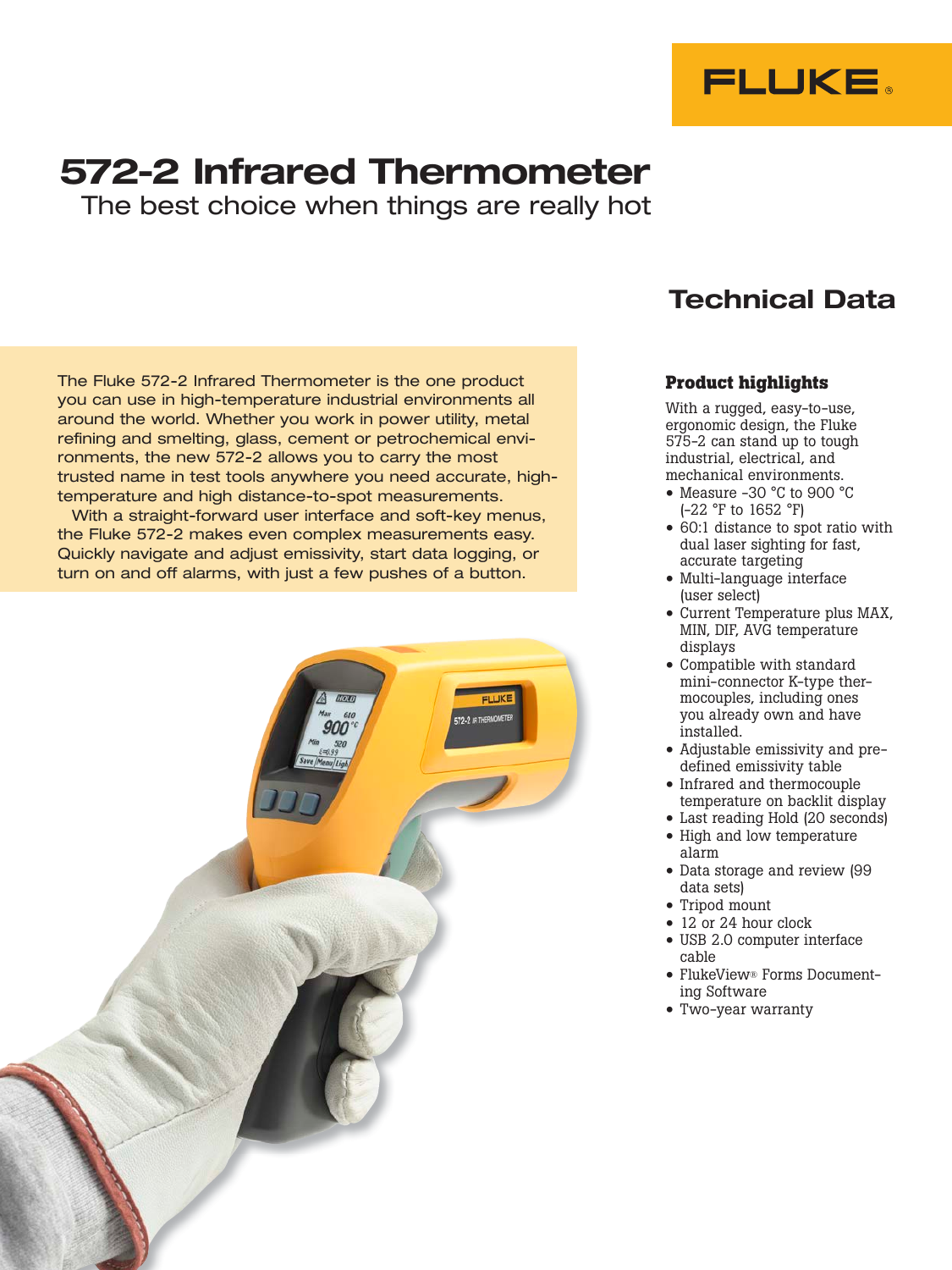

### 572-2 specifications

| <b>Infrared measurements</b>                                                      |                                                                                                                                                                                              |  |
|-----------------------------------------------------------------------------------|----------------------------------------------------------------------------------------------------------------------------------------------------------------------------------------------|--|
| Infrared temperature range                                                        | -30 °C to 900 °C (-22 °F to 1652 °F)                                                                                                                                                         |  |
| IR accuracy (Calibration geometry with ambient<br>temperature 23 °C $\pm$ 2 °C)   | $\geq$ 0 °C: $\pm$ 1°C or $\pm$ 1 % of the reading, whichever is greater<br>≥-10 °C to <0 °C: ± 2 °C<br>$<-10$ °C: $\pm$ 3 °C                                                                |  |
|                                                                                   | $\geq$ 32 °F: $\pm$ 2 °F or $\pm$ 1 % of the reading, whichever is greater<br>$≥14$ °F to <32 °F: ± 4 °F<br>$<$ 14 °F: $\pm$ 6 °F                                                            |  |
| IR Repeatability                                                                  | $\pm$ 0.5 % of reading or $\pm$ 0.5 °C ( $\pm$ 1 °F), whichever is greater                                                                                                                   |  |
| Display Resolution                                                                | 0.1 °C / 0.1 °F                                                                                                                                                                              |  |
| Distance:Spot                                                                     | 60:1 (calculated at 90 % energy)                                                                                                                                                             |  |
| Minimum spot size                                                                 | $19$ mm                                                                                                                                                                                      |  |
| Laser sighting                                                                    | Offset dual laser, output <1 mW                                                                                                                                                              |  |
| Spectral Response                                                                 | $8 \mu m$ to $14 \mu m$                                                                                                                                                                      |  |
| Response Time (95 %)                                                              | $< 500$ ms                                                                                                                                                                                   |  |
| Emissivity                                                                        | Digitally adjustable from 0.10 to 1.00 by 0.01 or via built-in table of common materials                                                                                                     |  |
| <b>Measurement options</b>                                                        |                                                                                                                                                                                              |  |
| Hi/Low alarms                                                                     | Audible and two-color visual                                                                                                                                                                 |  |
| Min/Max/Avg/Dif                                                                   | Yes                                                                                                                                                                                          |  |
| Switchable celsius and fahrenheit                                                 | Yes                                                                                                                                                                                          |  |
| Backlight                                                                         | Two levels, normal and extra bright for darker environments                                                                                                                                  |  |
| Probe input                                                                       | K-type thermocouple<br>Simultaneous display of probe and IR temperature                                                                                                                      |  |
| Trigger lock                                                                      | Yes                                                                                                                                                                                          |  |
| Data storage                                                                      | 99 points                                                                                                                                                                                    |  |
| Display                                                                           | Dot matrix 98 x 96 pixels with function menus                                                                                                                                                |  |
| Communication                                                                     | <b>USB 2.0</b>                                                                                                                                                                               |  |
| <b>K-type thermocouple specifications</b>                                         |                                                                                                                                                                                              |  |
| K-type thermocouple input temperature range                                       | -270 °C to 1372 °C (-454 °F to 2501 °F)                                                                                                                                                      |  |
| K-type thermocouple input accuracy (with ambient<br>temperature 23 °C $\pm$ 2 °C) | < -40 °C: $\pm$ (1 °C + 0.2 °/1 °C)<br>$\ge$ -40 °C: $\pm$ 1 % or 1 °C, whichever is greater<br>< -40 °F: $\pm$ (2 °F + 0.2 °/1 °F)<br>$\ge$ -40 °F: $\pm$ 1 % or 2 °F, whichever is greater |  |
| K-type thermocouple resolution                                                    | 0.1 °C/0.1 °F                                                                                                                                                                                |  |
| K-type thermocouple repeatability                                                 | $\pm$ 0.5 % of reading or $\pm$ 0.5 °C ( $\pm$ 1 °F), whichever is greater                                                                                                                   |  |
| Measurement range                                                                 | -40 °C to 260 °C (-40 °F to 500 °F)                                                                                                                                                          |  |
| (K-type thermocouple bead probe)                                                  |                                                                                                                                                                                              |  |
| Accuracy                                                                          | $\pm$ 1.1 °C ( $\pm$ 2.0 °F) from 0 °C to 260 °C (32 °F to 500 °F). Typically within 1.1 °C (2.0 °F) from<br>-40 °C to 0 °C (-40 °F to 32 °F)                                                |  |
| Cable length                                                                      | 1 m (40 in) K-type thermocouple cable with standard miniature thermocouple connector<br>and bead termination                                                                                 |  |
| <b>General specifications</b>                                                     |                                                                                                                                                                                              |  |
| Operating temperature                                                             | 0 °C to 50 °C (32 °F to 122 °F)                                                                                                                                                              |  |
| Storage temperature                                                               | -20 °C to 60 °C (-4 °F to 140 °F)                                                                                                                                                            |  |
| Relative humidity                                                                 | 10 % to 90 % RH non-condensing up to 30 °C (86 °F)                                                                                                                                           |  |
| Operating altitude                                                                | 2000 meters above mean sea level                                                                                                                                                             |  |
| Weight                                                                            | 0.322 kg (0.7099 lb)                                                                                                                                                                         |  |
| Power                                                                             | 2 AA Batteries                                                                                                                                                                               |  |
| <b>Battery</b> life                                                               | 8 hours with laser and backlight on; 100 hours with laser and backlight off, at 100 % duty<br>cycle (thermometer continuously on)                                                            |  |
| Safety and compliance                                                             | IEC 60825-1<br>FDA Laser Class II<br>EMC 61326-1<br>CE Compliance<br>CMC 沪制01120009                                                                                                          |  |